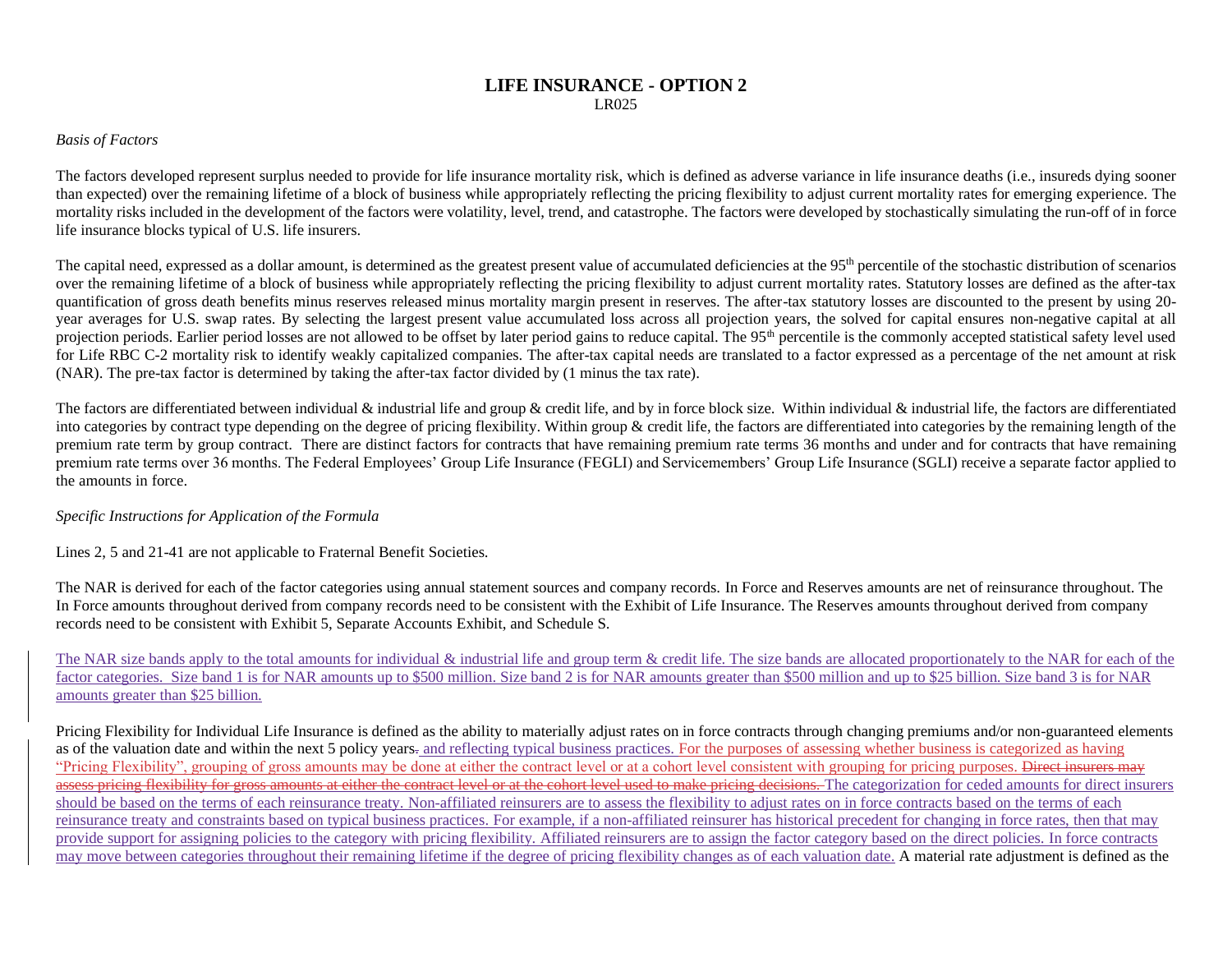ability to recover, on a present value basis, the difference in mortality provided for in the factors below for contracts with and without pricing flexibility. These differences in factors are shown in the Line (13) table below in the Permanent Life Flexibility Factor and Term Life Flexibility Factor columns. The flexibility factor for each category multiplied by the NAR results in the minimum dollar margin needed for a material rate adjustment, which can then be compared against margins available to adjust rates. In force contracts that have margin available that is greater than or equal to the minimum dollar margin needed may be assigned to the category for policies with pricing flexibility. Insurers may choose to assign contracts to the categories without pricing flexibility if the evaluation of margins is not completed or if the degree of pricing flexibility is uncertain.

Lines (11) and (12) Life Policies with Pricing Flexibility In Force and Reserves are derived from company records. Examples of products intended for this category include, but aren't limited to, participating whole life insurance, universal life insurance without secondary guarantees, and yearly renewable term insurance where scheduled premiums may be changed on an annual basis from the date of issue. The table below illustrates the RBC requirement calculation embedded in Line (13) for Life Policies with Pricing Flexibility.

|          |                                                            | $\left( 1\right)$      |             |                        |                           |                           |
|----------|------------------------------------------------------------|------------------------|-------------|------------------------|---------------------------|---------------------------|
| Line(13) | Life Policies with Pricing Flexibility                     | <b>Statement Value</b> | Factor      | <b>RBC</b> Requirement | Permanent Life            | Term Life                 |
|          |                                                            |                        |             |                        | <b>Flexibility Factor</b> | <b>Flexibility Factor</b> |
|          | Allocation of First \$500 Million                          |                        | $X$ 0.00190 |                        | 0.0020000230              | 0.0008000110              |
|          |                                                            |                        | $.00220 =$  |                        |                           |                           |
|          | Allocation of Next \$24,500 Million                        |                        | $X$ 0.00075 |                        | 0. <del>00090</del> 00120 | 0.0003500065              |
|          |                                                            |                        | $.00105 =$  |                        |                           |                           |
|          | Allocation of Over \$25,000 Million                        |                        | $X$ 0.00050 |                        | 0.0006000085              | 0.0002500055              |
|          |                                                            |                        | $.00080 =$  |                        |                           |                           |
|          | Total Life Policies with Pricing Flexibility Net Amount at |                        |             |                        |                           |                           |
|          | <b>Risk</b>                                                |                        |             |                        |                           |                           |

Lines (14) and (15) Term Life Policies without Pricing Flexibility In Force and Reserves are derived from company records. Examples of products intended for this category include, but aren't limited to, level term insurance with guaranteed level premiums and yearly renewable term insurance where scheduled premiums may not be changed. The table below illustrates the RBC requirement calculation embedded in Line (16) for Term Life Policies without Pricing Flexibility.

|             |                                                          | (1)                    |               | (2)                    |
|-------------|----------------------------------------------------------|------------------------|---------------|------------------------|
| Line $(16)$ | <b>Term Life Policies without Pricing Flexibility</b>    | <b>Statement Value</b> | Factor        | <b>RBC</b> Requirement |
|             | Allocation of First \$500 Million                        |                        | $X_0.00270$   |                        |
|             |                                                          |                        | $00280 =$     |                        |
|             | Allocation of Next \$24,500 Million                      |                        | $X_0,0.00110$ |                        |
|             |                                                          |                        | $00120 =$     |                        |
|             | Allocation of Over \$25,000 Million                      |                        | $X$ 0.00075   |                        |
|             |                                                          |                        | $00085 =$     |                        |
|             |                                                          |                        |               |                        |
|             | Total Term Life Policies without Pricing Flexibility Net |                        |               |                        |
|             | Amount at Risk                                           |                        |               |                        |

Lines (17) and (18) Permanent Life Policies without Pricing Flexibility In Force and Reserves are derived from the aggregate amounts derived in lines (1) to (10) minus the amounts recorded in the other individual life categories. Examples of products intended for this category include, but aren't limited to, universal life with secondary guarantees and non-participating whole life insurance. Policies that aren't recorded in the other individual life categories default to this category which has the highest factors. The table below illustrates the RBC requirement calculation embedded in Line (19) for Permanent Life Policies without Pricing Flexibility.

| Line $(19)$ | Permanent Life Policies without Pricing Flexibility | Statement Value | Factor  | <b>RBC</b> Requirement |
|-------------|-----------------------------------------------------|-----------------|---------|------------------------|
|             | Allocation of First \$500 Million                   |                 | 0.00390 |                        |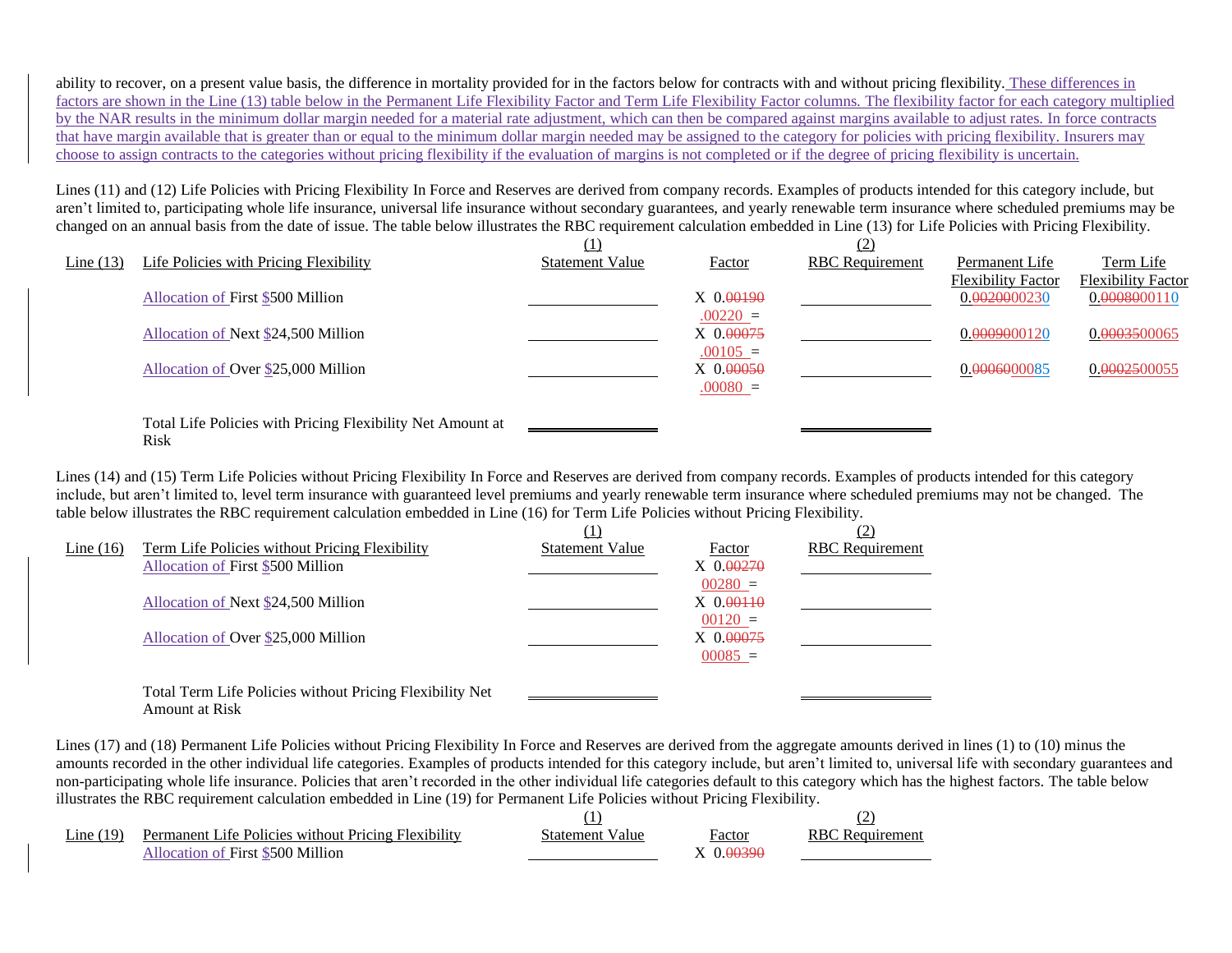|                                                           | $00400 =$     |  |
|-----------------------------------------------------------|---------------|--|
| Allocation of Next \$24,500 Million                       | $X$ 0.00165   |  |
|                                                           | $00175 =$     |  |
| Allocation of Over \$25,000 Million                       | $X_0,0.00110$ |  |
|                                                           | $00120 =$     |  |
|                                                           |               |  |
| Total Permanent Life Policies without Pricing Flexibility |               |  |

Net Amount at Risk

Lines (35) and (36) Group & Credit Life In Force and Reserves with Remaining Rate Terms 36 Months and Under are derived from company records. This category includes group contracts where the premium terms have 36 months or fewer until expiration or renewal. Insurers may choose to assign contracts to the category for remaining rate terms over 36 months if the evaluation of remaining rate terms is not completed. The in force amount classified in this category needs to be consistent with the Exhibit of Life Insurance. The reserves amount classified in this category needs to be consistent with Exhibit 5 used for Lines (28) and (29), Separate Accounts Exhibit used for Line (30), and Schedule S used for Lines (31) and (32). Federal Employees' Group Life Insurance (FEGLI) and Servicemembers' Group Life Insurance (SGLI) contracts are excluded. The table below illustrates the RBC requirement calculation embedded in Line (37) for Group & Credit Life Net Amount at Risk with Remaining Rate Terms 36 Months and Under.

|             |                                                   |                        |                | (2)                    |
|-------------|---------------------------------------------------|------------------------|----------------|------------------------|
| Line $(37)$ | Group & Credit Life with Remaining Rate Terms 36  | <b>Statement Value</b> | Factor         | <b>RBC</b> Requirement |
|             | Months and Under                                  |                        |                |                        |
|             | Allocation of First \$500 Million                 |                        | $X \, 0.00130$ |                        |
|             |                                                   |                        | $00140 =$      |                        |
|             | Allocation of Next \$24,500 Million               |                        | $X$ 0.00045    |                        |
|             |                                                   |                        | $00055 =$      |                        |
|             | Allocation of Over \$25,000 Million               |                        | $X \, 0.00030$ |                        |
|             |                                                   |                        | $00040 =$      |                        |
|             | Total Group & Credit Life Net Amount at Risk with |                        |                |                        |
|             |                                                   |                        |                |                        |
|             | Remaining Rate Terms 36 Months and Under          |                        |                |                        |

Lines (38) and (39) Group & Credit Life In Force and Reserves with Remaining Rate Terms Over 36 Months are derived from the aggregate amounts derived in lines (21) to (34) minus the Group & Credit Life In Force and Reserves with Remaining Rate Terms 36 Months and Under in lines (35) and (36). FEGLI and SGLI contracts are excluded. The table below illustrates the RBC requirement calculation embedded in Line (40) for Group & Credit Life Net Amount at Risk with Remaining Rate Terms Over 36 Months.

|             |                                                       | $\left(1\right)$       |             | (2)                    |
|-------------|-------------------------------------------------------|------------------------|-------------|------------------------|
| Line $(40)$ | Group & Credit Life with Remaining Rate Terms Over 36 | <b>Statement Value</b> | Factor      | <b>RBC</b> Requirement |
|             | Months                                                |                        |             |                        |
|             | Allocation of First \$500 Million                     |                        | $X$ 0.00180 |                        |
|             |                                                       |                        | $00190 =$   |                        |
|             | Allocation of Next \$24,500 Million                   |                        | $X_0.00070$ |                        |
|             |                                                       |                        | $00080 =$   |                        |
|             | Allocation of Over \$25,000 Million                   |                        | $X_0.00045$ |                        |
|             |                                                       |                        | $00055 =$   |                        |
|             |                                                       |                        |             |                        |
|             | Total Group & Credit Life Net Amount at Risk with     |                        |             |                        |
|             | Remaining Rate Terms Over 36 Months                   |                        |             |                        |